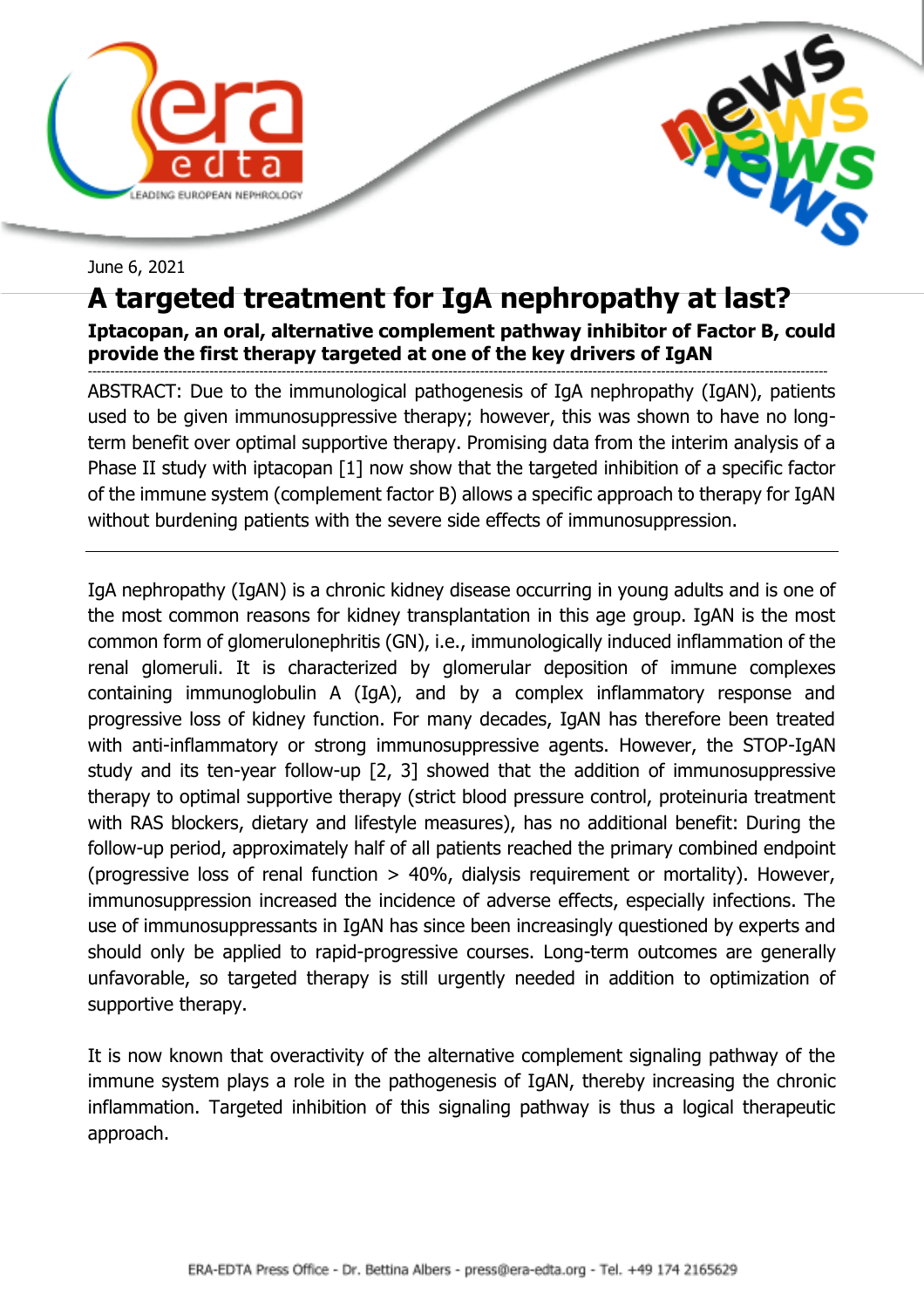

Iptacopan is an oral, highly selective inhibitor of complement factor B and the alternative complement signaling pathway, and has now been investigated in a randomized, doubleblind placebo-controlled Phase II clinical trial. In Part 1, 46 IgAN patients received three different doses of iptacopan or placebo for 90 days. A further 66 patients were then treated in Part 2 with four doses of iptacopan or placebo for 180 days. The primary endpoint was the dose-response relationship in the improvement of proteinuria (as a 24-hr urine protein/creatinine ratio). All 112 patients have now been evaluated together (day 90). Secondary endpoints were safety and tolerability, as well as eGFR and biomarkers of the alternative complement signaling pathway. Five groups were compared: iptacopan 10mg (n=20); 50mg (n=19); 100mg (n=22); 200mg (n=26) and placebo (n=25). Four patients (3.6%) had discontinued treatment due to side effects (two in the placebo group and one in the Verum group) or to protocol errors (in one case).

The analysis showed a statistically significant dose-response effect of iptacopan versus placebo (p=0.038), with a 23% decrease in proteinuria under 200 mg iptacopan versus placebo at 90 days. Renal function (eGFR) showed a trend to stabilization, and biomarkers also improved (functional serum complement activity, concentration of complement factor Bb, and urinary excretion of soluble C5b-9 were measured). Side effects were mild (92%) to moderate (8%); there were no serious adverse effects. The most common side effects were headache (11.6%), back pain (6.3%), diarrhea (6.3%), vomiting (6.3%), but not related to the dose taken.

'This is the first study to report the safety and efficacy of targeted alternative complement pathway inhibition in IgAN patients, with the results showing a significant dose-dependent reduction in proteinuria and a trend to eGFR stabilization,' comments Dr Barratt. 'Iptacopan was also well tolerated and resulted in inhibition of various biomarkers of alternative pathway activity, supporting its further evaluation in the ongoing Phase III (APPLAUSE-IgAN) trial.'

[1] 2457 Jonathan Barratt, Leicester, UK. Interim Analysis of a Phase 2 Dose ranging Study to investigate the Efficacy and Safety of Iptacopan in Primary IgA Nephropathy.

[2] Rauen T, Wied S, Fitzner C et al. After ten years of follow-up, no difference between supportive care plus immunosuppression and supportive care alone in IgA nephropathy. Kidney Int 2020 Oct; 98 (4): 1044-1052 [3] Rauen T, Eitner F, Fitzner C et al. Intensive Supportive Care plus Immunosuppression in IgA Nephropathy. N Engl J Med 2015; 373: 2225-36